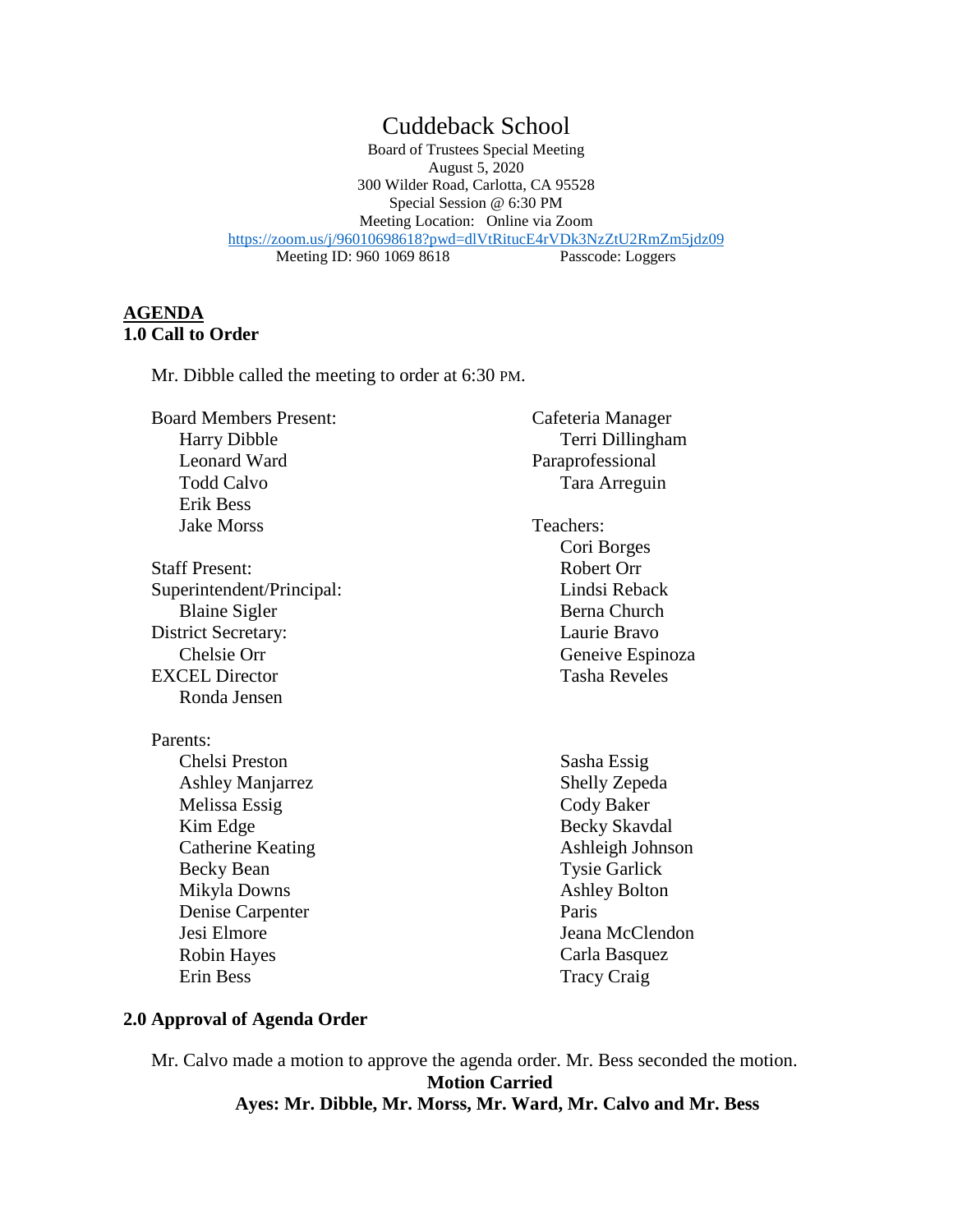**Noes: None Absent: None Abstain: None**

#### **3.0 Community Comment**

No community comment noted.

#### **4.0 Information, Discussion, Possible Action Items**

4.1 Discussion/Possible Action Item: Consider Approval of Cuddeback UESD School Re-Opening Plan

Mr. Sigler and the Board discussed the current COVID-19 cases and Dr. Frankovich's recommendations. He also informed the board that the proposed bill, 1384 that would give school's protection against liability was defeated prior to going to vote. The district legal counsel recommended that all schools open with distance learning.

Mrs. Bravo expressed concern regarding suddenly switching to distance learning after starting in-person learning and how it will affect the learning environment.

The results from the round 2 survey was discussed at length. This survey was more in-depth and addresses several issues asked at the last board meeting.

The 2020-2021 Re-opening learning plan was presented to the Board. It included altered start and ending times, masks requirements, etc. It also includes a distance learning component for families who choose not to attend in-person school. However, if a student elects to attend distance learning only they will stay on distance learning for the duration of the trimester. This is mainly to protect the children that are in the in-person cohorts.

Each teacher in attendance was given the opportunity to express their concerns and learning environment preferences.

Mr. Sigler presented the Board with the distance learning plan option. It is more rigorous, with higher accountability than the distance learning experienced in the Spring.

Mr. Bess made a motion to reopen the Cuddeback campus to in-person learning. Motion was not seconded

### **Motion Denied**

Mr. Dibble made a motion to reopen Cuddeback to distance learning only, with an amendment supplying school lunches. Mr. Calvo seconded the motion

> **Motion Carried Ayes: Mr. Dibble, Mr. Morss, Mr. Ward, and Mr. Calvo Noes: Mr. Bess Absent: None Abstain: None**

Mr. Bess made a motion to reevaluate reopening Cuddeback campus to in-person on October 14th. Mr. Ward seconded the motion.